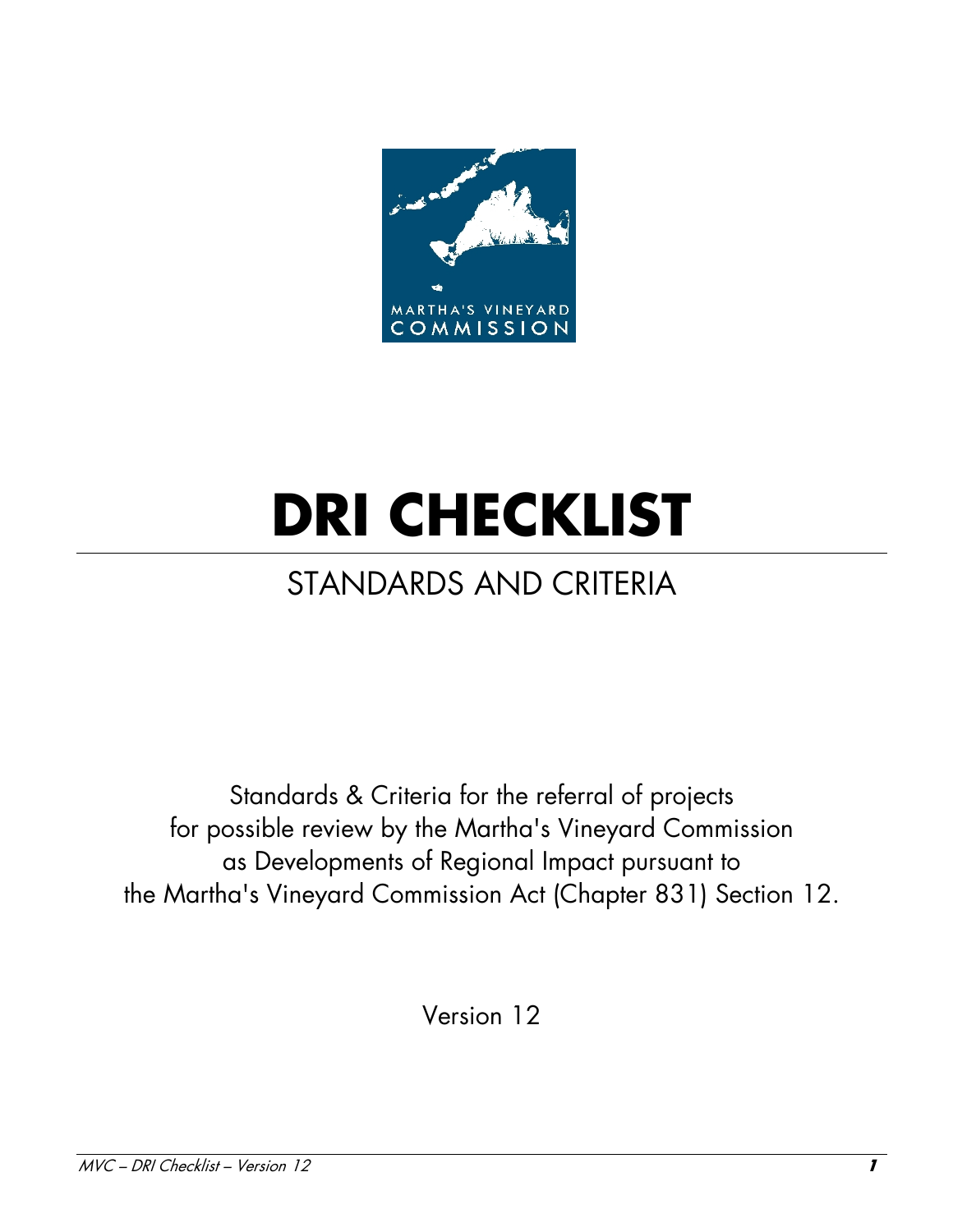#### **Table of Contents**

#### Preamble

**Developments Presumed to be or Potentially Developments of Regional Impact** 

- **1. Discretionary Referrals and Modifications to DRIs**
- **2. Division of Land**
- **3. Development of Commercial, Business, Industrial Lands and Buildings**
- **4. Residential and Mixed-Use Developments**
- **5. Developments in or Adjacent to Harbors, Great Ponds, Ponds or Oceans**
- **6. Private and Public Facilities and Places of Assembly**
- **7. Transportation Facilities**
- **8. Developments Affecting Natural and Built Resources**
- **9. Communication and Energy Facilities**
- Attachment A: Definitions
- Attachment B: Possible Factors Warranting DRI Referral

Adopted 12/21/76. Amended 12/06/84; 01/29/87; 02/02/89; 10/03/91; 12/17/92; 03/20/97; 09/23/99; 12/03/01; 12/18/03; 07/09/09; 03/15/10, 5/1/13

Version 12

Approved by the MVC on December 13, 2012. Approved by the Secretary of Energy and Environmental Affairs on March 7, 2013. Effective date: May 1, 2013.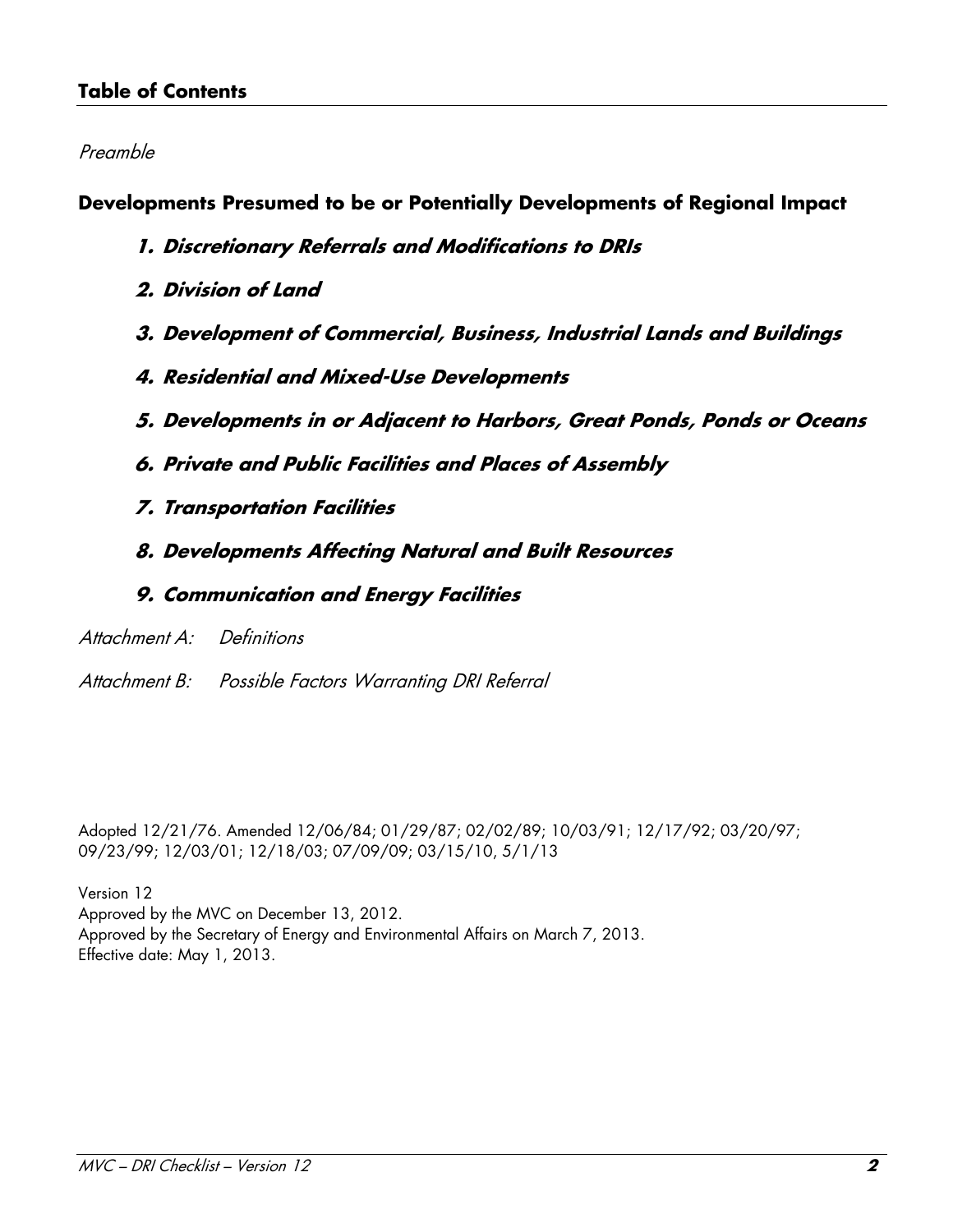## PREAMBLE

As mandated by the Martha's Vineyard Commission Act (Chapter 831 as Amended, of the Acts of the 1977 Constitution of the Commonwealth of Massachusetts), these Standards and Criteria will be used to designate Developments of Regional Impact to be processed by the Commission to fulfill its mandate to "protect the health, safety and general welfare of island residents and visitors by preserving and conserving for the enjoyment of present and future generations the unique natural, historical, ecological, scientific, and cultural values of Martha's Vineyard which contribute to public enjoyment, inspiration and scientific study, by protecting these values from development and uses which would impair them, and by promoting the enhancement of sound local economies". (Martha's Vineyard Commission Act, Section 7)

Based on the mandates of the Martha's Vineyard Commission Act, the purposes of the Martha's Vineyard Commission, and the Applicant's submitted plans, the Commission will be weighing the proposal's probable benefits against the probable detriments pursuant to Sections 14 and 15 of the MVC Act.

The Administrative Standards and Criteria Checklist must be completed by a Town official for the person requesting any permit, approval, authority or permission from Town authorities for development or development permits as defined further in this Checklist. If the referring board or official is uncertain about whether or not to refer a project, contact the Executive Director for assistance. Such regional impact permit requests, plus all permit applications, plans, documents and other related materials supplied by the applicant, must be forwarded to the Martha's Vineyard Commission, via certified mail, for review and action prior to any local decision on the development request.

There are four types of DRI referral.

- **A. Mandatory Referral with Mandatory DRI Review:** The application must be referred to the Commission and the Commission must review it as a DRI according to the procedure outlined in the Martha's Vineyard Commission Act (Chapter 831).
- **B. Mandatory Referral Requiring MVC Concurrence:** The application must be referred to the Commission but the Commission may or may not concur with the referral based on a determination of whether the proposal is likely to have a substantial enough regional impact to require a public hearing and full MVC review. If the Commission decides that the development is not likely to have a substantial regional impact, the Commission will remand the referral back to the Town. These items are identified in the Checklist with the inclusion of the words "with MVC concurrence".

Note: All referrals except for sections 1.1 and 1.2 of the DRI Checklist are either Mandatory Referrals Requiring Mandatory MVC Review or Mandatory Referrals Requiring MVC Concurrence.

- **C. Modifications to a Previously Approved DRI:** Any development or substantial change to a previously approved DRI, such as to the plan or conditions, - whether or not it requires a development permit from the town – must be referred to the Commission and is treated as a Mandatory Referral Requiring MVC Concurrence. (Section 1.2 of the DRI Checklist)
- **D. Discretionary Referral:** (also called an In-Town, Out-of-Town or Island-Wide Referral) Even if a proposal does not trigger any of the thresholds in the DRI Checklist, any municipal agency in the town where the development is located, the board of selectmen of another town, or the Dukes County Commissioners may ask the Commission to review any project that it considers may have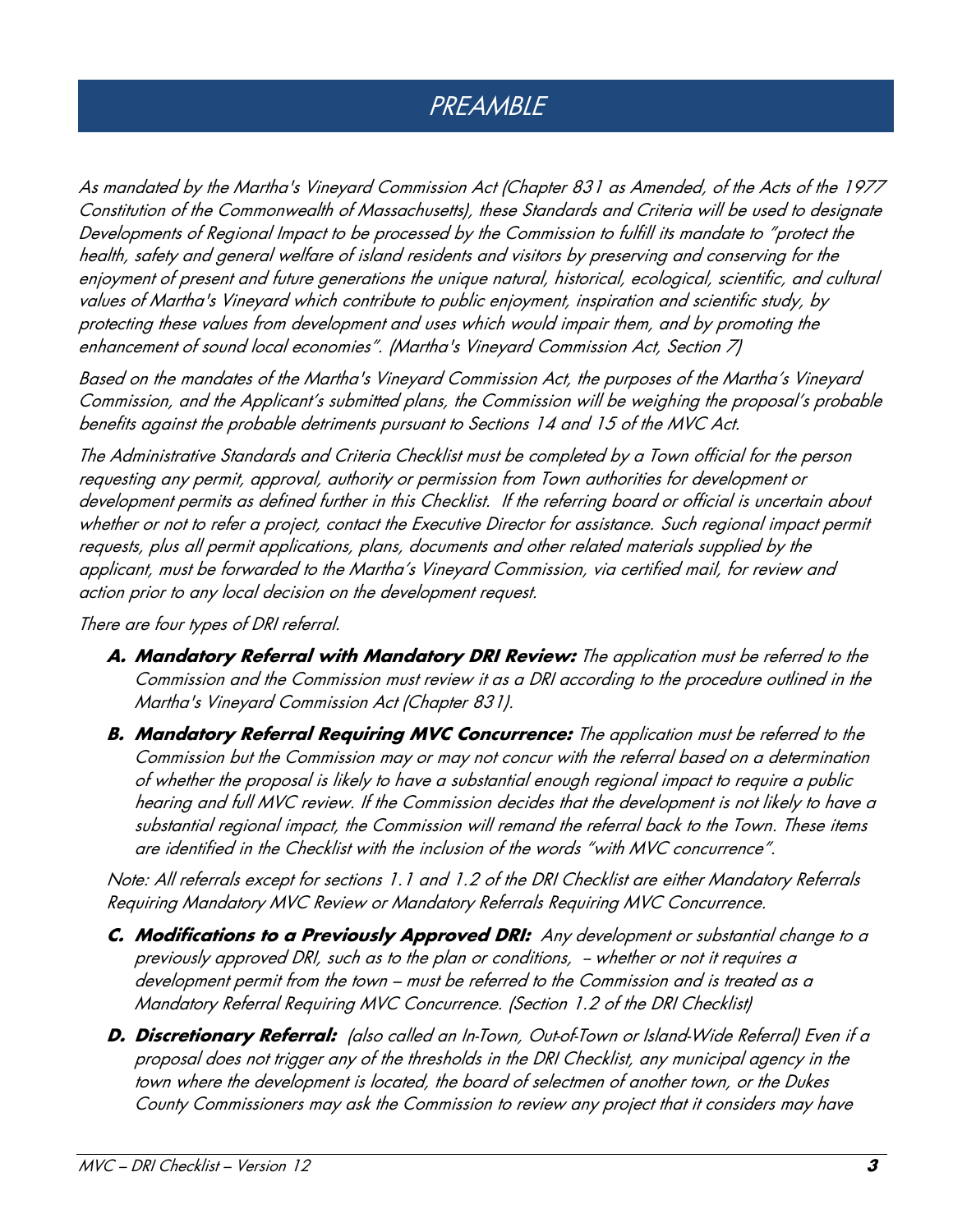significant regional impact with respect to water resources, transportation, open space, habitat, visual, cultural, community, construction process, or any other factors. The Commission may or may not concur with the referral. (See Section 1.1 of the DRI Checklist. See also Attachment B for a list of questions that can help a referring authority to determine whether a proposal might have a regional impact.). This procedure is set forth in Section 14(e) of the Martha's Vineyard Commission Act (Chapter 831, as Amended).

Type B and C referrals allow the MVC discretion as to whether they require a full Public Hearing or not, by subjecting them to a Concurrence Vote. For a Discretionary Referral, the Commission will hold a Public Hearing whose sole purpose is to consider whether or not the project is a DRI. If the MVC does concur with the referral, the application is processed by the Commission. If the MVC does not concur with the referral because it does not believe that the project would have significant regional impact, the application is sent back to the town to continue the permitting process.

After review, public hearing, consideration, deliberation on the benefits and detriments, and decision, the Martha's Vineyard Commission will indicate, by Written Decision, to local authorities that:

- 1. The Commission has approved the application, or
- 2. The Commission has approved the application with conditions, or
- 3. The Commission has denied the application.

If the Commission has approved the application the local authorities may continue the local permitting process, including approvals with no additional conditions, approvals with additional conditions or denial of the application.

The following related documents are also available from the Commission Offices or on the website (www.mvcommission.org):

- The Martha's Vineyard Commission Act,
- The DRI Process,
- Making a DRI Application.

In interpreting the following Checklist, the most restrictive threshold applies. For example, if one threshold for a project requires a mandatory DRI review, this trumps another threshold that requires MVC concurrence.

Please refer to the definitions in Appendix A. Defined terms are capitalized and italicized.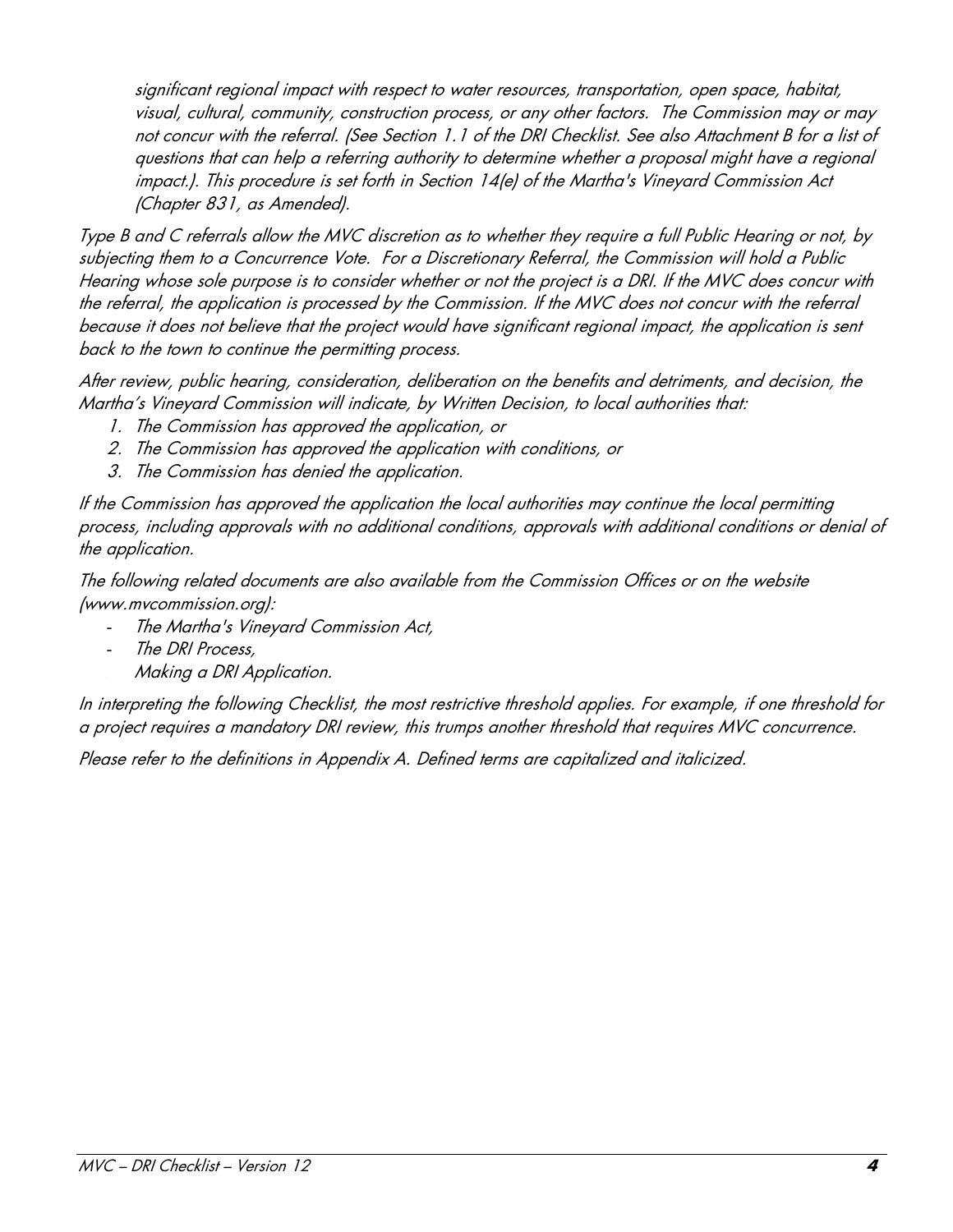## **DEVELOPMENTS PRESUMED TO BE, OR POTENTIALLY, DEVELOPMENTS OF REGIONAL IMPACT**

## **1. Discretionary Referrals and Modifications to DRIs**

- **1.1 Discretionary Referrals:** Any development which does not otherwise qualify under the Standards and Criteria but is one which the Martha's Vineyard Commission has been requested to designate as a Development of Regional Impact by:
	- a) A municipal agency in the Town in which the development is proposed (In-Town Referrals); or
	- b) The Board of Selectmen in any other town on Martha's Vineyard (Between-Town Referrals); or
	- c) The Dukes County Commissioners (Island-Wide Referrals);

-- with MVC concurrence.

(Note: Attachment B outlines factors that indicate potential regional impacts meriting a discretionary referral to the MVC.)

**1.2 Modifications to Previous DRIs:** Any development or substantial change – - which is on a lot which has been, in part or in whole, the subject of a previously approved DRI application -- with MVC concurrence

This does not apply to:

- Properties for which a previous DRI Application has been denied, or withdrawn, or for which a previous DRI Approval has expired without implementation, and
- Subsequent development within a subdivision of land approved by the MVC as a DRI that is in conformance with the MVC decision, unless the development triggers a DRI Checklist item in its own right or the DRI decision approving the subdivision calls for further MVC review and approval.

## **2. Division of Land**

Note: This includes Form A - Approval Not Required (A.N.R.) divisions of land.

- **2.1 Division in a Business, Commercial, or Industrial Zone:** Any development which proposes to divide land which is located in a business, commercial or industrial zoning district - with MVC concurrence.
- **2.2 Division Resulting in Six or More Lots:** Any development which proposes to divide land in Contiguous Related Ownership into the following number of lots or parcels (see attached map):
	- in *all areas* ten (10) or more lots or parcels,
	- in Rural Areas six to nine (6 to 9) lots or parcels with MVC concurrence.
- **2.3** Division of More Than Ten Acres: Any development that proposes to divide land in *Contiguous* Related Ownership of ten (10) acres or more.

However, for land that was not the result of a prior division that took place since January 1, 1974, divisions into the following number of buildable lots are exempted from referral provided they are irrevocably prohibited from further subdivision:

- for land greater than 10 acres and no greater than 16 acres up to two (2) lots,
- for land greater than 16 acres and no greater than 22 acres up to three (3) lots,
- for land greater than 22 acres and no greater than 30 acres up to four (4) lots,
- for land 30 acres or more up to five (5) lots.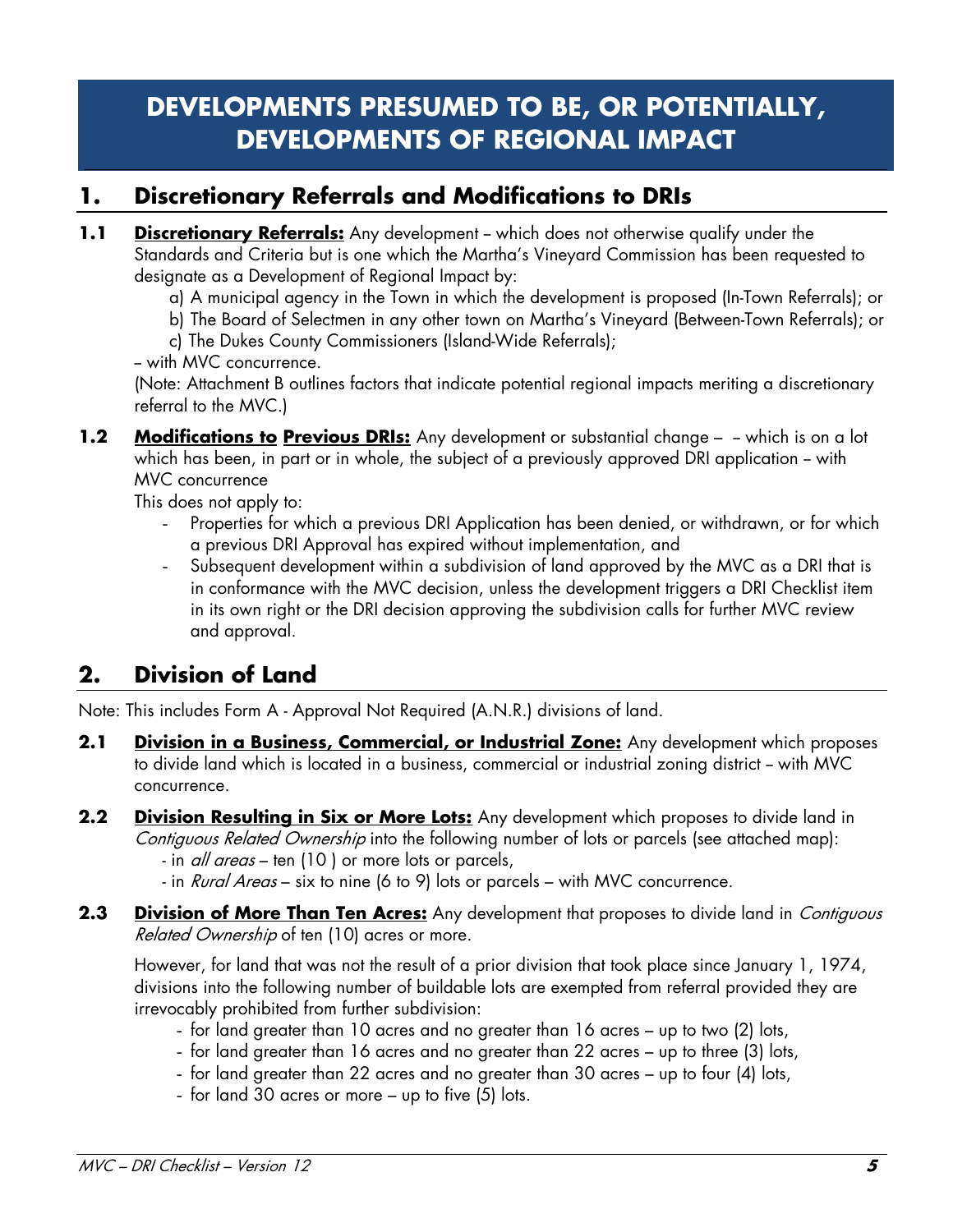**2.4 Division of Current, Former, or Potential Farmland:** Any development that proposes to divide land in *Contiguous Related Ownership* of two (2) acres or more which is:

a) Currently active farmland, or

b) Land that has actively been worked as farmland at any time since January 1, 1974; or

c) Identified as Prime Agricultural Soils;

and which does not protect, in perpetuity by irrevocable covenant or deed restriction, said agricultural lands from development which would interfere with future agricultural use of the site.

- **2.5 Division of Habitat:** Any development which proposes the division or subdivision of land that includes more than two (2) acres of *Significant Habitat* - with MVC concurrence.
- **2.6 ANRs:** Any Form A Approval Not Required (A.N.R.) division of land located in the Island Road DCPC or Coastal DCPC -- with MVC concurrence.

## **3 Development of Commercial, Business, and Industrial Land and Buildings**

#### **3.1 Commercial, Storage, Office, and Industrial Development:** Any development of commercial, active storage, and/or office, industrial land(s) or building(s), provided that one or more of the following thresholds are met:

- a) New construction totaling 3,000 square feet or more of commercial, storage, office, and/or industrial floor area in one or more buildings; or
- b) New construction totaling more than 2,000 but less than 3,000 square feet or more of commercial, storage, office, and/or industrial floor area in one or more buildings – with MVC concurrence; or
- c) New construction totaling 3,000 square feet or more of mixed-use (commercial and residential) floor area in one or more buildings - with MVC concurrence. In a mixed-use development, up to two dwelling units shall be excluded from the floor area calculation provided the residential space is permanently restricted to remain as residential and excludes short-term rentals of less than two months.; (see also section 3.3) or
- d) New construction of addition(s) or auxiliary building(s) totaling 1,000 square feet or more of floor area, such square footage resulting in a total square footage of 2,000 feet or more -- with MVC concurrence; or
- e) Any development, including the expansion of an existing development, which proposes to create or accommodate four (4) or more business, office and/or industrial units; or
- f) Outdoor commercial space of 6,000 square feet or more, including commercial polyhouse structures; excluding traditional farming activities and outside plant stock - with MVC concurrence; or
- g) Any combination of new construction totaling 1,000 square or more of floor area, as well as new outdoor commercial space, resulting in a combined area of 3,000 square feet or more of floor and land area - with MVC concurrence; or
- h) Any *Change of Use* of part or all of the building (including conversion of basements, storage space or other exempt floor space to active floor space) such that the new use on its own would trigger any threshold in the DRI Checklist, or such that the total number of dwelling units on the property is reduced, with MVC concurrence; or
- i) Any increase in *Intensity of Use* such that the total new use on its own triggers any threshold in the DRI Checklist – with MVC concurrence; or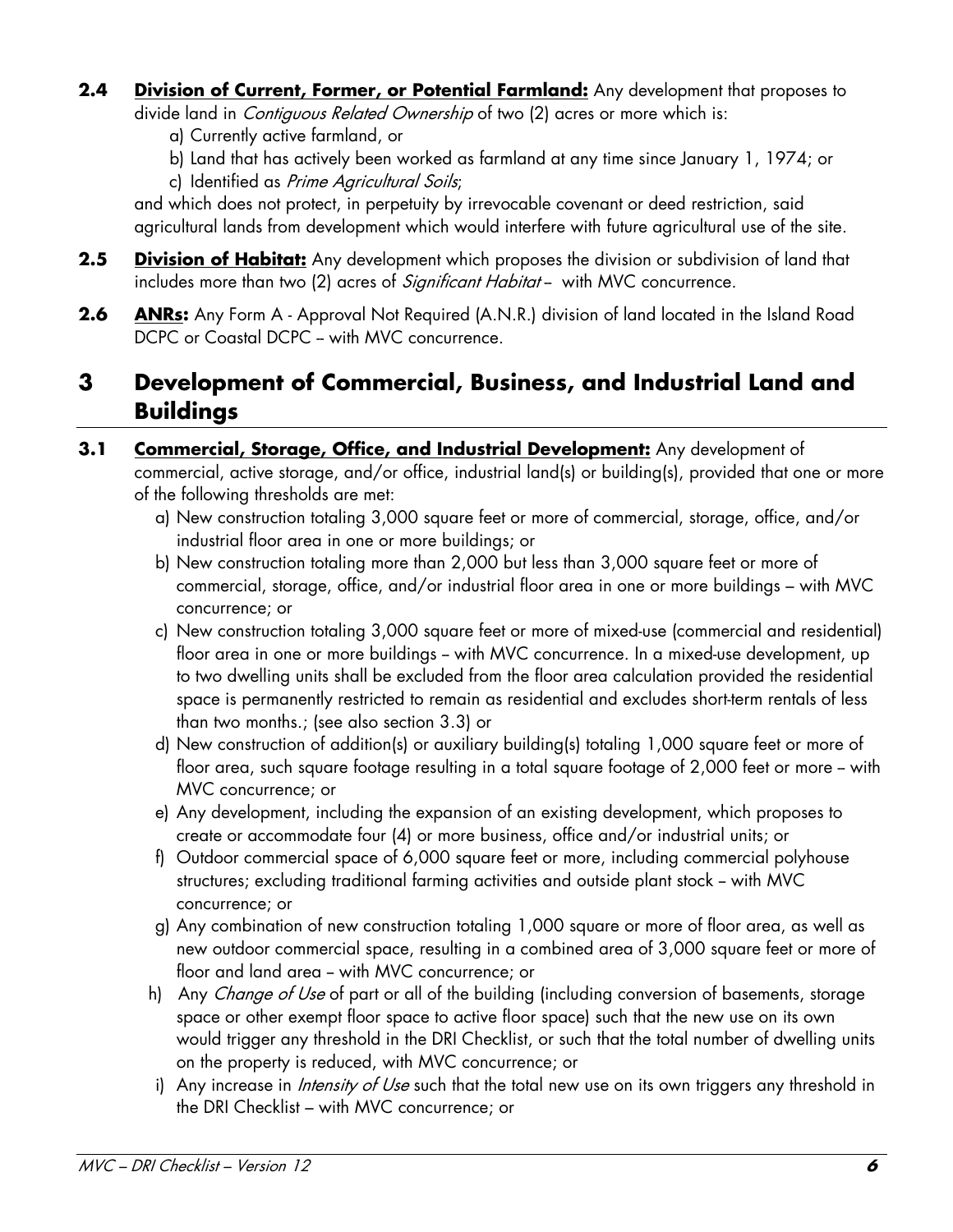- j) Commercial parking lots designed to accommodate ten (10) or more vehicles, or larger than 2,000 square feet, excluding parking lots which are incidental to another on-site existing permitted use; or
- k) Is on a Martha's Vineyard Airport parcel outside of the Airport Business Park and contains nonairport-related facilities -- with MVC concurrence (Note: Development inside the Business Park is regulated by a Development Agreement between the MVC and the Airport); or
- l) Any Very High Traffic-Generating Businesses, namely a *Drive-In Bank, Convenience Market*, Fast Food or Take-Out Restaurant, Coffee or Donut Shop, or Service Station Consult the MVC Traffic Planner to help clarify definitions in this category) – with MVC concurrence.
- **3.2 Commercial, Storage, Office, Industrial Developments in Commercial and Industrial Districts with MVC-Approved Development Plans:** The thresholds in 3.1a, 3.1b and 3.1f are raised from 2000 s.f. to 4000 s.f. and those in 3.1c and 3.1f from 1000 s.f. to 1500 s.f. for projects that:
	- a) are located in B1 or B2 districts in Edgartown, Oak Bluffs, and Vineyard Haven where the town has adopted an *Area Development Plan* approved by the MVC and has committed to require conformance with this plan and these standards; and
	- b) are subject to obtaining a Special Permit from a town board and the MVC has certified that the Town's special permit provisions give the administering body the legal authority to make binding decisions on traffic, parking, site design and landscape, building design, scenic values energy, protection of historic and archeological resources, affordable housing, water quality, and other issues of regional impact – including the possible imposition of conditions or denial of the project; and
	- c) do not trigger any other item in the DRI Checklist.
- **3.3 Other Commercial and Industrial Facilities:** Any development for a new or proposed expansion of:
	- a) A vehicular refueling; repair station; junkyard; or recharging station for four or more vehicles; or
	- b) A facility for the retail or wholesale commercial storage of fuel and/or hazardous materials; or
	- c) Any commercial activity which proposes to provide drive-through window service; or
	- d) A public restaurant in a duly established B-1 Zoning District which is designed or proposes to accommodate fifty (50) or more seats, as permitted by the Town Board of Health – with MVC concurrence; (note: the exemption for restaurants with fewer than 50 seats also applies to changes of use and increases in intensity of use; see section 3.1h and i) or
	- e) Any public restaurant or food establishment outside of a B-1 Zoning District -- with MVC concurrence; or
	- f) Any commercial activity or development outside the B-1 Zoning District which would require relief from Town parking regulations - with MVC concurrence; or
	- g) Any formula retail with MVC concurrence.
	- h) Any container, vehicle, or trailer used for storage that:
		- i. Is located within the legally required setback of a property facing a street;
		- ii. Is located nearer a public street than the primary building; or
		- iii. Remains in place for more than thirty (30) days other than temporary on-site storage during construction.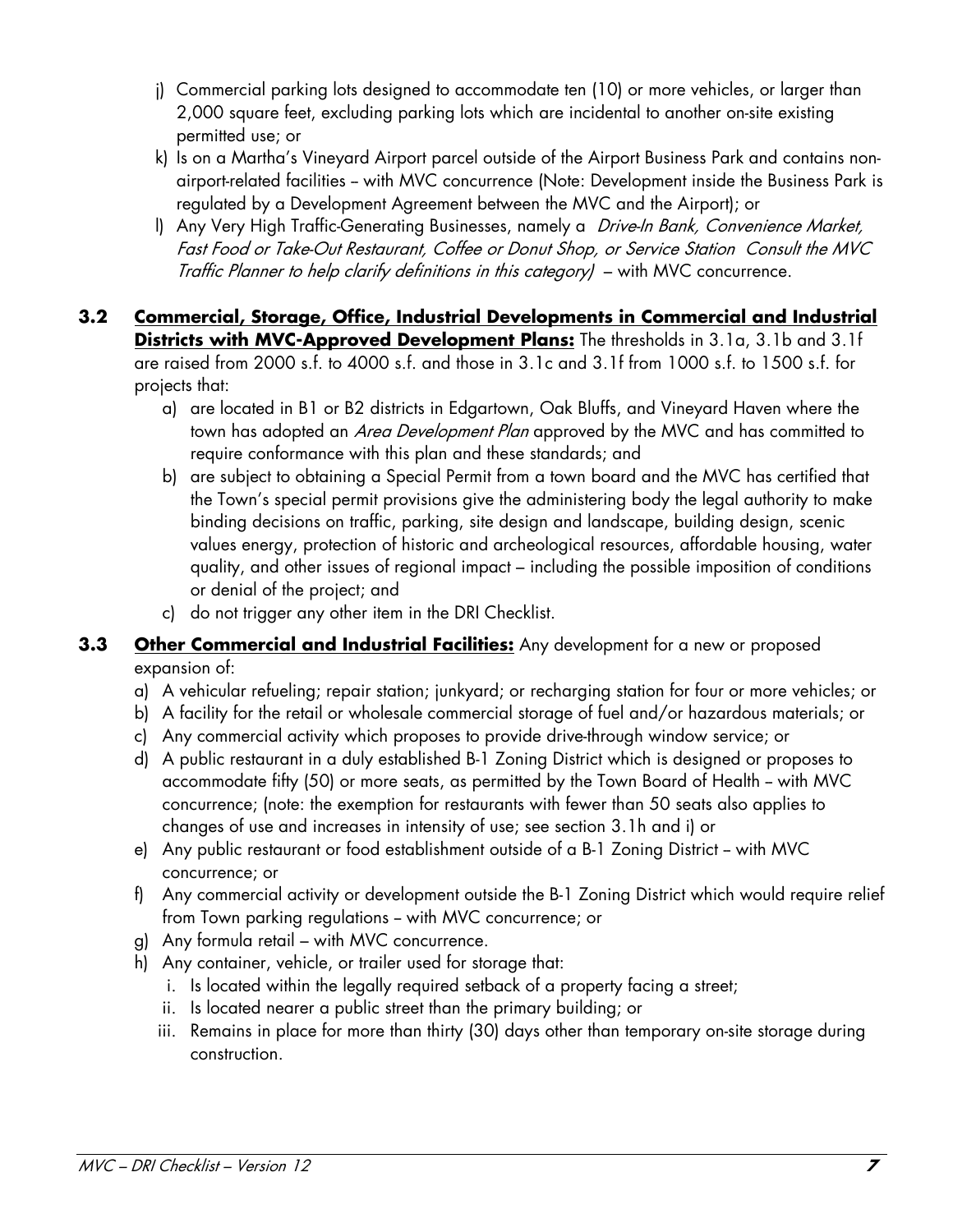**3.4 Demolition in a Commercial District:** Any development in a commercial district that proposes the demolition of an existing structure or structures that has/have an existing total cumulative floor area of 2,000 square feet or more, with the exception of those buildings that have been condemned by the town's building inspector as unsafe – with MVC concurrence.

## **4 Residential Developments and Changes from Residential**

- **4.1 Multiple Residential Units:** Any development, including the expansion of an existing development, which proposes to create or accommodate:
	- a) ten (10) or more dwelling units including guest houses; or
	- b) ten (10) or more rooms for lease or rent.
- **4.2 Mixed-Use Development:** Any development, including the expansion of an existing development, which proposes to create or accommodate four (4) or more units which mix residential with business, office or industrial uses. (See also 3.1b)

Note: Under sections 4.1 and 4.2, "accommodate" refers to a project becoming a DRI, either by building a project larger than the threshold (e.g. a 12-room hotel) or by expanding an existing development beyond the threshold (e.g. adding 4 rooms to an 8-room hotel). However, it does not apply to a property that is already a DRI (e.g. adding 5 rooms to a 20-room hotel previously approved DRI. Note that, in the latter case, the project would be referred to the Commission under section 1.2. See also section 3.1b.

## **5 Developments in or Adjacent to Harbors, Great Ponds, Ponds or Oceans**

- **5.1 Development in the Water:** Any development such as new mooring basins, fill, construction of piers, armoring of coast, or dredging - that is proposed within the following waters of Martha's Vineyard seaward of the mean high water mark:
	- a) Edgartown, Vineyard Haven, Menemsha or Oak Bluffs harbors or the West Basin in Aquinnah; or
	- b) A body of water of ten (10) acres or more; or
	- c) The ocean.

Exemptions from item 5.1 are:

- 1) Private piers serving only the residents of the property on which it is located that are not located on a state or federally designated barrier beach ; and
- 2) Municipal dredging projects located entirely within a single Town and conducted in accordance with a dredging management plan that has been duly adopted by the relevant Town agency.
- **5.2** Changes to Commercial Piers: Any development which entails a change in use or intensity of use of a commercial pier - with MVC concurrence.
- **5.3 Commercial Development Related to Piers:** Any commercial development located on the landward portion of the property on which a pier is located that proposes:
	- a) The creation of new commercial facilities related to the use of a pier; or
	- b) The expansion of existing commercial facilities related to the use of a pier; or
	- c) A change of use or a change in the intensity of use related to the use of a pier.
	- with MVC concurrence.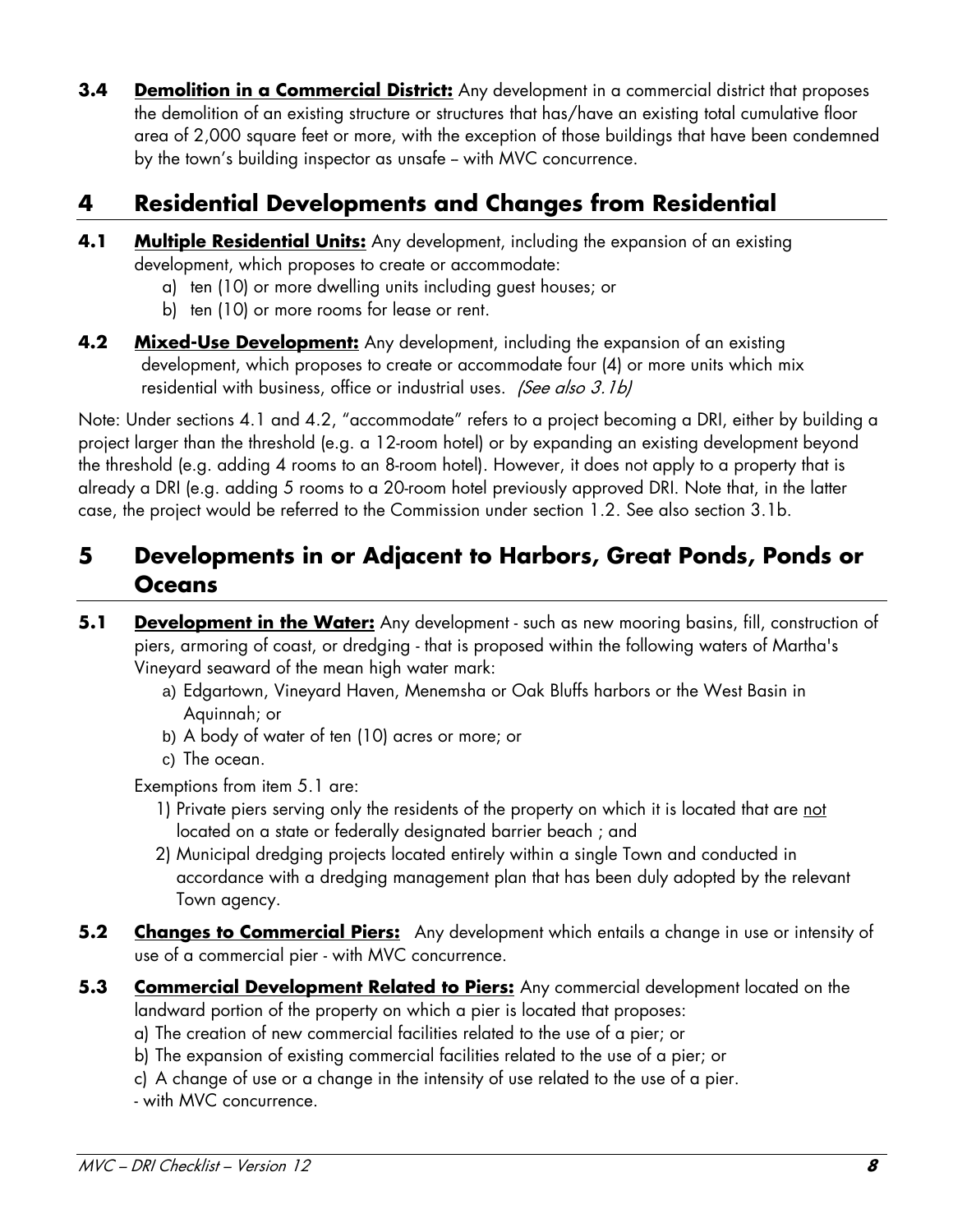## **6 Institutional Developments and Places of Assembly**

- **6.1** Private Facilities: Any private development which proposes the creation or expansion of a social, health, recreational, religious, educational, place of assembly, or other institutional facility:
	- with a total floor area of 2,000 square feet or more, or
	- with the capacity to accommodate more than fifty (50) individuals (as defined by the State Building Code).
- **6.2** Public Facilities: Any governmental or other publicly owned or quasi-publicly owned facility that is designed to serve the residents of more than one town:
	- with a total floor area of 2,000 square feet or more, or
	- with the capacity to accommodate more than fifty (50) individuals (as defined by the State Building Code).
- **6.3 County and Town Acquisition Priorities, Plans, or Programs:** Any development located on lands that are listed in the acquisition priorities or long-term goals of the County or of any Town's plans and programs - with MVC concurrence.

## **7 Transportation Facilities**

- **7.1 New or Expanded Transportation Facilities:** Any development which proposes new construction or the expansion of existing facilities which:
	- a) Will provide for transportation to or from the Island of Martha's Vineyard; or
	- b) Will be or currently exists as part of an internal regional transportation system for the Island with MVC concurrence.

For the purposes of this item, the term "development" shall refer to facilities for commercial and public transportation by air, land and water, and shall include, but not be limited to: runways; terminals; staging area; ticket offices; docks; the construction, widening or reconfiguration of arterial or collector roads; parking facilities; and bridges. Note: For private docks, see section 5.2.

## **8 Developments Affecting Natural or Cultural Resources**

**8.1 DCPC:** Within any District of Critical Planning Concern, any development which the Martha's Vineyard Commission has specifically classified as being of regional impact within the Guidelines approved for that DCPC.

#### 8.2 Demolition or Exterior Alteration of Historic Structures: The demolition or exterior alteration of any structure that:

- i) has been identified as having historic significance by a local historic commission or architectural commission, by a general plan of the Town, by the Massachusetts Historical Commission, or is listed with the National or Massachusetts Registers of Historic Places; or
- ii) is more than a hundred years old with MVC concurrence.

This excludes structures located within:

- established historic districts and are already protected by local historical or architectural commission review that has the legal authority to condition and permanently deny an application .or
- the Martha's Vineyard Camp Meeting Association's Wesleyan Grove National Historic Landmark District.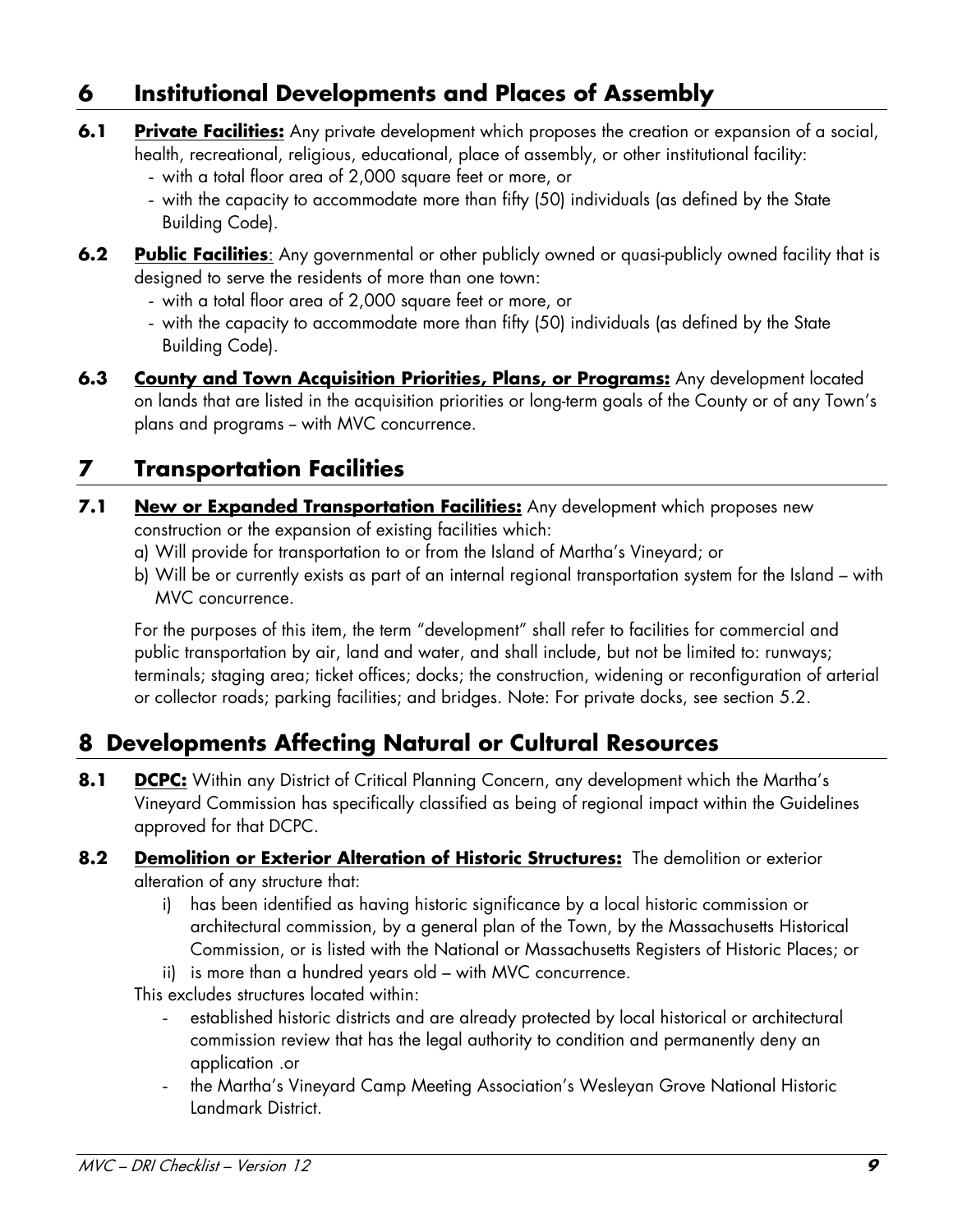- **8.3 Archeology:** Any development which proposes the division or subdivision of land or the clearing or topographical alteration of land that is identified by any state or federal or local agency as being of archaeological significance - with MVC concurrence.
- **8.4** Significant Habitat: Any development which proposes site alterations or clearance of more than two (2) acres of *Significant Habitat* – including topographical alteration or clearing – with MVC concurrence.

Note: See also threshold 2.5, Division or Subdivision of Significant Habitat.

- **8.5 Coastal DCPC:** Any development within the Coastal District of Critical Planning Concern that:
	- a) results in a new or the expansion of an existing road, bridge, ramp, or driveway which provides direct public vehicular access to or crosses coast, a great pond or other water body, a coastal bank, a dune, a tidal wetland, or to a beach; or
	- b) results in a hard-surfaced road**,** parking lot or walkway with an impervious surface, as defined by local Town bylaws; or
	- c) results in a parking lot for more than five (5) vehicles; or
	- d) results in development on Nomans Land Island.
- **8.6 Critical Open Space:** Any development located in the *Critical Open Space* defined in the Island Plan – with MVC concurrence.
- **8.7 Current, Former, or Potential Farmland:** Any site alteration, construction, or other development of two (2) acres or more on land in Contiguous Related Ownership - other than those directly related to agricultural food production – which is:
	- a) Currently active farmland, or
	- b) Land that has actively been worked as farmland at any time since January 1, 1974; or
	- c) Identified as Prime Agricultural Soils;
	- with MVC concurrence.

Note: See also threshold 2.4, division or subdivision of farmland.

## **9 Communications and Energy Facilities**

#### **9.1 Telecommunications:**

- a) Any development that proposes the construction or erection of any personal telecommunications tower as set forth in the Federal Telecommunications Act of 1996 and which would exceed thirtyfive (35) feet in height as measured from the natural grade of the site upon which the tower is to be located.
- b) Any reconstruction, replacement, or reconfiguration of an existing tower on the same site, provided that the height of the replacement or reconstruction does not exceed the height of the existing wireless telecommunications tower – with MVC concurrence.
- **9.2 Wind Energy Facilities:** The erection, construction, installation, or modification of a wind energy facility, or of a met tower that will be in place for more than 14 months, in the following categories as defined in the Wind Energy Plan for Dukes County:

a)Any facility whose height is more than 150 feet; or

- b)Any facility located in the Ocean Zone; or
- c)Any facility located in the Land Zone Exclusionary Area or Area of Special Concern with MVC concurrence; or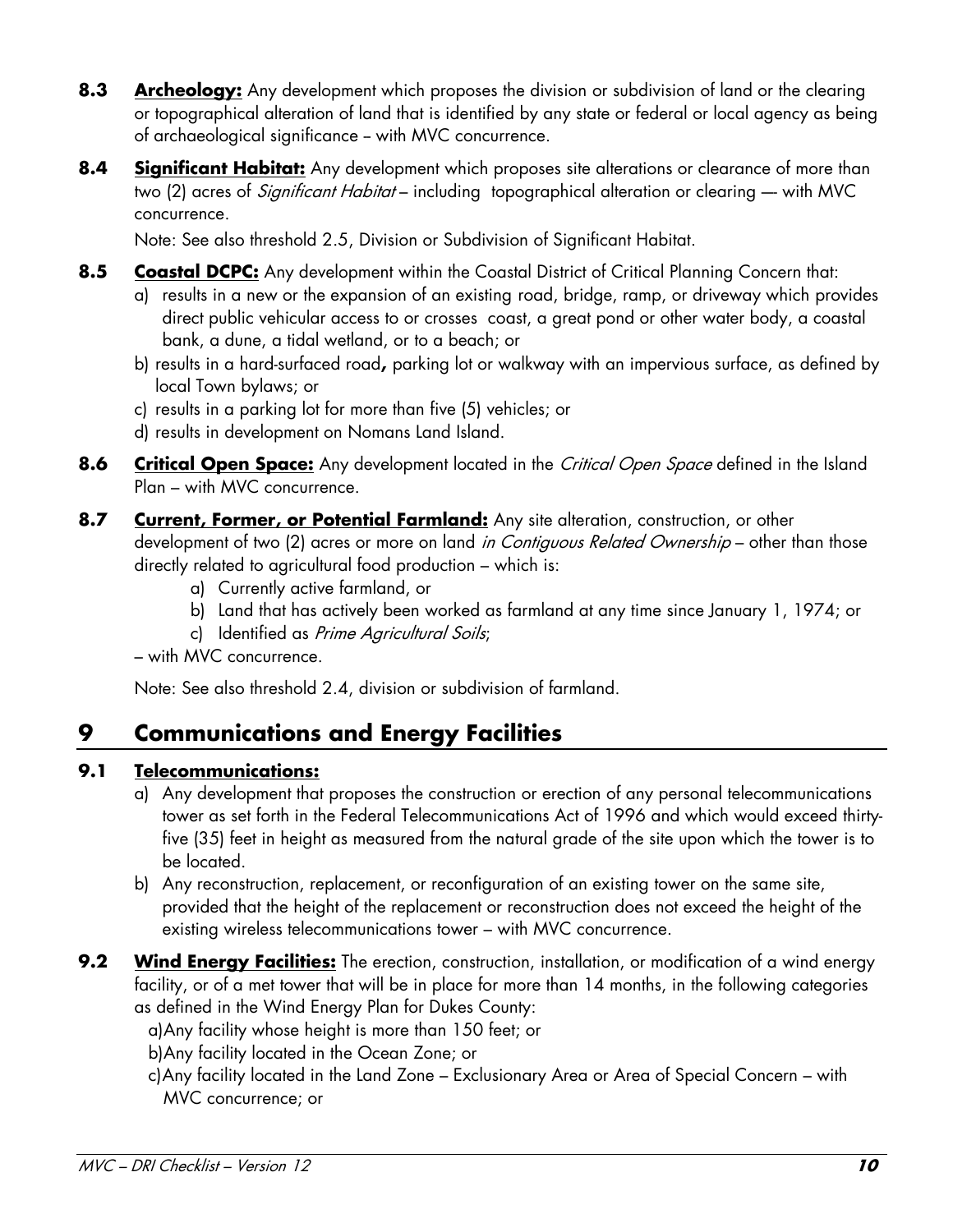- d)Any facility located less than six (6) times the turbine height from a municipal boundary with MVC concurrence; or
- e)Any facility that would be subject to review under a town bylaw where such special permit review is preempted or otherwise not allowed by virtue of an act, regulation, policy, or other law applicable to the town but not to the Martha's Vineyard Commission.
- **9.3** Solar Facilities: Any installation of solar panels covering an area greater than 50,000 square feet - with MVC concurrence.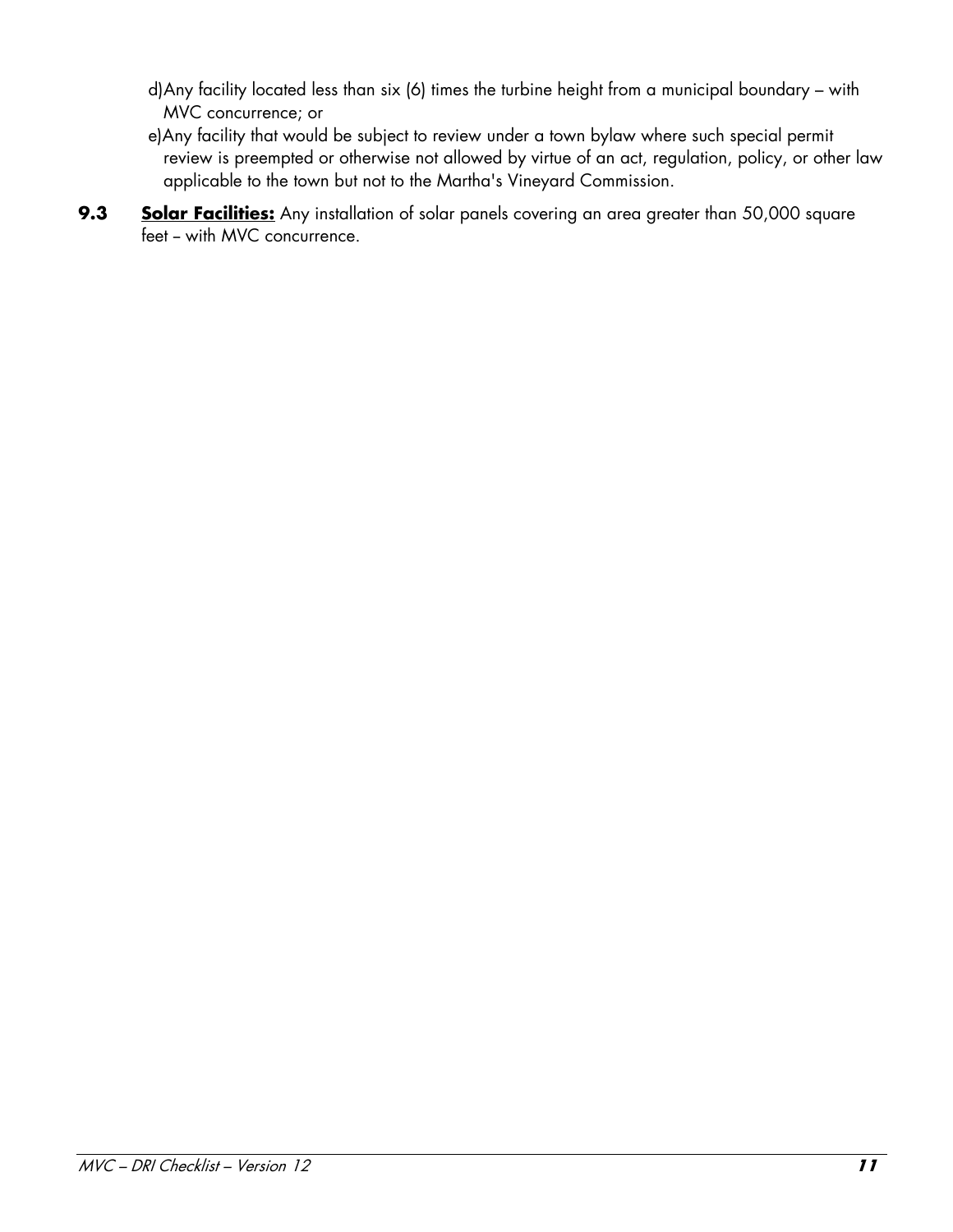## ATTACHMENT A **DEFINITIONS**

The following definitions shall be used in conjunction with the DRI Checklist. The inclusion in the list of definitions does not necessarily mean that such projects must be referred to the MVC. Please refer to the relevant section of the Checklist itself to determine whether or not an application should be referred.

**Area Development Plan:** A plan approved by the MVC including project requirements and criteria for project review, with respect to traffic, parking, site design and landscape, building design, scenic values energy, protection of historic and archeological resources, affordable housing, water quality, and other issues of regional impact. These standards may incorporate by reference MVC policies.

**Area of Use:** Includes facilities associated with or land devoted to the primary use(s) of the facility, or primary development and/or facilities associated with and land areas used for accessory uses customary and incidental to the primary use.

#### **Arterial and Collector Roads:** Roads

designated by the Massachusetts Department of Transportation as "arterial" and "collector" roads.

**Auxiliary Building:** A building giving support, helping, aiding, assisting, subsidiary, incidental or additional to an existing building.

**Buildable Lot:** A parcel on which a structure may be erected. This excludes portions of a lot conveyed to an abutting lot that do not increase the number of buildable lots on that property.

**Change of Use Category:** A change of use from one use category to another use category, such as a change from one of the following use categories to another, higher-intensity use category, with a larger number in the following list: i) storage and warehouse, ii) residential; iii) office; iv) institutional, educational and municipal; v) retail; vi) restaurant; vii) place of assembly. (Note: The term "previous use" applies to the current use or a use of the same facility in the previous five years. A change in ownership does not necessarily mean a change in use. However, if a change in ownership entails an increase in the intensity of use (see definition below) or a change in the category of use, or if it triggers any item on this Checklist, then the project should be referred to the Commission. If the referring board or official is uncertain about whether or not to refer a change in ownership or a change in use, call the Executive Director or DRI Coordinator for assistance.)

**Clearing:** Cutting of trees or other removal of vegetation.

**Concurrence:** A vote by the Martha's Vineyard Commission that determines that a project application referred to the Commission as a Mandatory Referral with Concurrence or as a Discretionary Referral has a regional impact and will be reviewed by the Martha's Vineyard Commission as a Development of Regional Impact.

**Contiguous Related Ownership: Any group** of two or more parcels owned by a single entity or in related ownership whereby any parcel in the group shares, for any distance, a common boundary line with at least one other such parcel. Lots in contiguous ownership may be located wholly within one Town, may cross Town boundaries or may cross zoning district boundaries.

**Critical Open Space:** The area defined in the Island Plan as being of the highest importance for open space preservation because of its exceptional habitat, scenic values, or other reasons (see attached map).

**Demolition:** Any act of pulling down, destroying, removing, or razing any building or a substantial portion thereof (more than 50% of the floor area or 25% of any façade visible from the public way), with or without the intent to replace the structure so affected.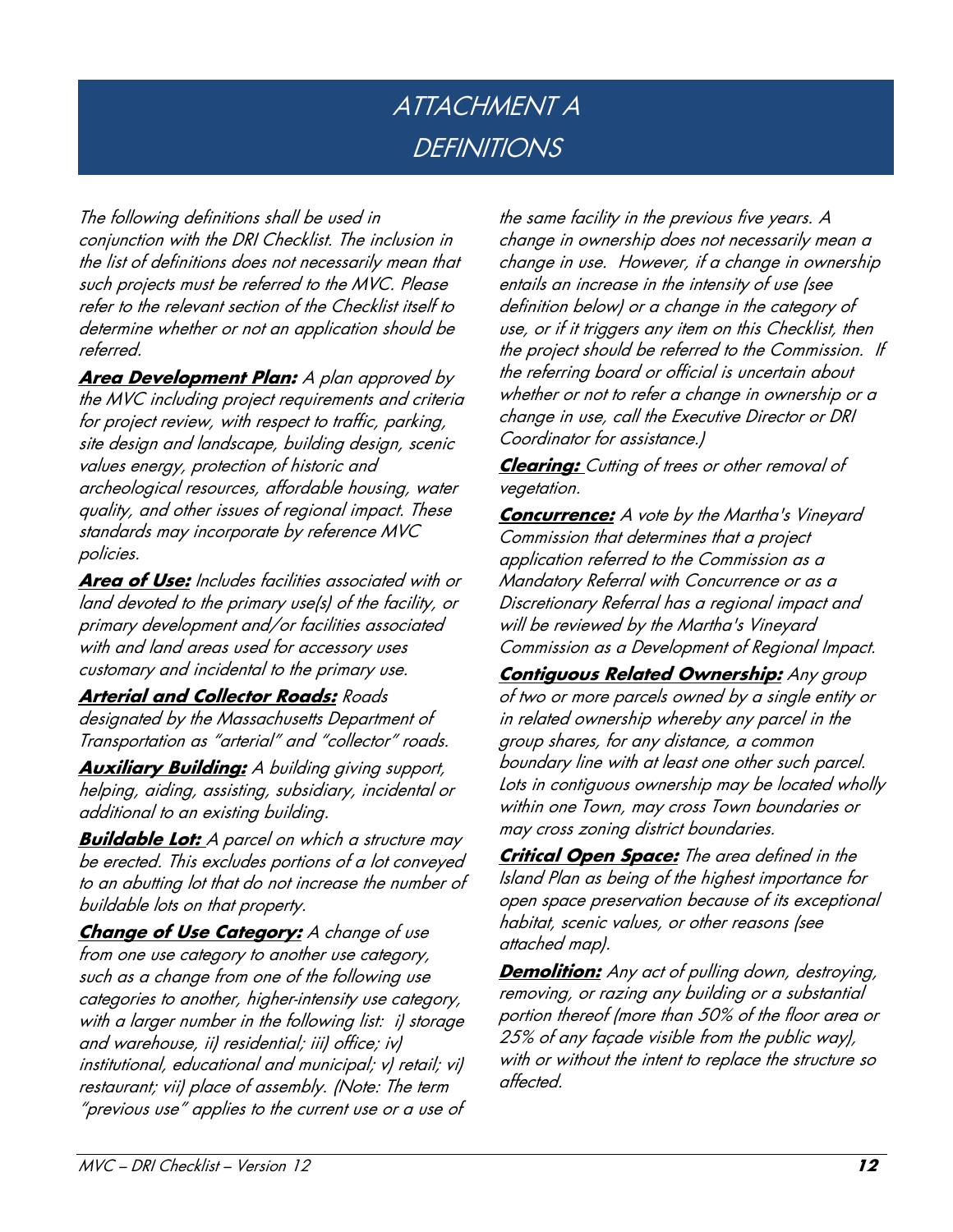**Density:** Total floor area of all buildings on a parcel divided by the lot size (Floor Area Ratio or FAR).

#### **Development:**

- Any building, mining, dredging, filling, excavation or drilling operation (excluding singleuser wells); or
- Any material change in the use or appearance of any structure or in the land itself; or
- The dividing of land into lots or parcels; or
- A change in the intensity of a use of land such as an increase in the number of dwelling units in a structure; or
- Alteration of a shore, beach, seacoast, river, stream, lake, pond or canal, including coastal construction; or
- Demolition of a structure; or
- The clearing of land as an adjunct of construction; or
- The deposit of refuse, solid or liquid waste, or fill on a parcel of land.

**Development Permit:** Any permit, license, authority, endorsement or permission required from a municipal land regulatory agency prior to the commencement of construction, improvement or alteration made to buildings or land.

**Division of Land:** The act of subdividing or separating a parcel of real estate into more lots or parcels including Approval Not Required (ANR) Proposals, as well as establishment of a condominium, exclusive use access, ground lease for buildings, or other arrangement that is the functional equivalent of separate lots.

**Farmland:** Land used for the growing of crops, pastureland, nurseries, cut-flower operations and the commercial growing and sale of trees.

**Fast Food:** Food intended for consumption on-site or take-out which has been totally or partially preprepared, normally resulting in a time lapse of less than ten minutes between the order-taking and the delivery of the food

**Floor Area:** The total area of a building measured by taking the outside dimensions of the building at each floor level intended for occupancy. Basement or attic space used in connection with a principal or accessory use shall be counted in the calculation of

floor area unless such space is used exclusively for Passive Storage or has a ceiling height of less than 54 inches. Note that in calculating floor area with respect to thresholds of new floor space, this definition shall apply to the gross new floor space without giving credit to pre-existing square footage that has been demolished or removed.

**Formula Retail:** A business including a restaurant which does or is required by contract, as a franchise or by other arrangement, to maintain two or more of the following standardized (formula) array of services and/or merchandise: i) Menu or products; ii) Trademark, logo, service mark, or symbol; iii) Interior décor; iv) Exterior architecture or façade; v) Signage; vi) Layout; vii) Uniforms; viii) Color scheme; or ix) Similar standardized features, and which are utilized by ten or more other businesses worldwide regardless of ownership or location.

**Increase In Intensity Of Use:** Any development (such as adding tables, fast food, or take-out to a restaurant, adding pumps to a service station, changing the nature of products or services offered, or otherwise changing the type of operation of a business), that is likely to lead to a significant increase in any one of the following: i.) Vehicular and/or pedestrian traffic; ii) Parking requirements; iii) Lot coverage percentage; iv) Hours of operation; v) Water usage, wastewater flow and/or nitrogen loading; vi) Energy use; vii) Marine traffic.

**Island Plan:** The Martha's Vineyard Island Plan, the regional plan of the Island adopted by the Martha's Vineyard Commission in December 2009, as may be amended from time to time.

**Municipal Land Regulatory Agency:** Any municipal agency, board, commission, department, office, or official that has statutory authority to approve or grant a development permit.

**Nitrogen-Sensitive Watershed:** The land area which drains into a nitrogen-sensitive pond as identified by the Martha's Vineyard Commission.

**Open Space Policy:** "MVC Policy for DRI Review: Open Space Preservation" adopted by the MVC on May 6, 2006, as may be amended from time to time.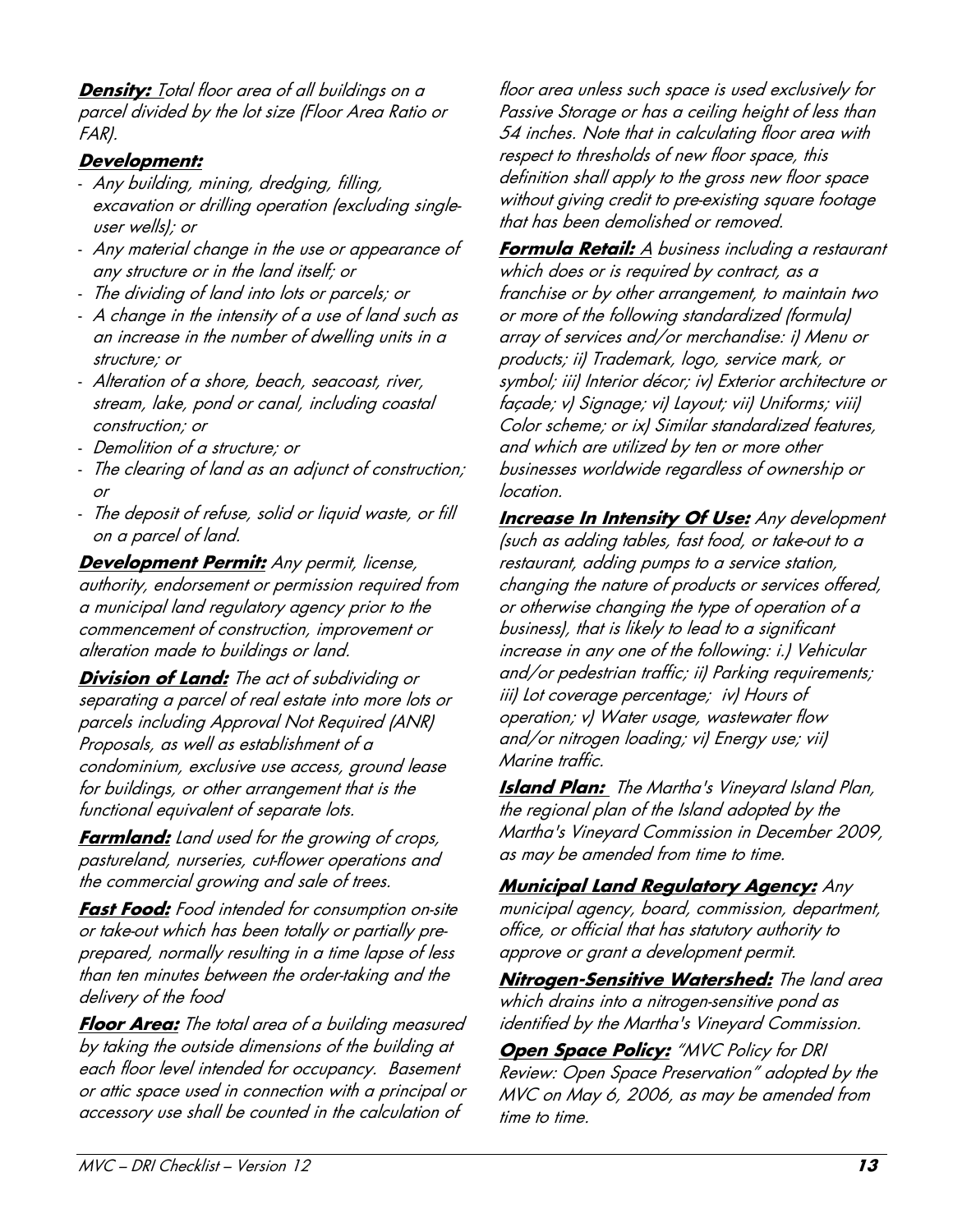**Outdoor Commercial Space:** The total outdoor area used for the display, delivery, loading, storage, processing, production, sales, leasing of material(s) and commercial parking lots, exclusive of access roads, landscaping, parking accessory to the main use, and structures (Floor Area).

**Parcel:** A defined piece of real estate that may or may not be a Buildable Lot.

**Person:** An individual, company (limited liability or otherwise), corporation, governmental agency, business trust, estate, trust, partnership, association, two or more persons having a joint interest or common interest, or any legal entity.

**Place Of Assembly:** As defined in 780 CMR State Building Code, a room or space accommodating fifty (50) or more individuals for religious, recreational, social, educational, political or amusement purposes, or for the consumption of food and drink, including all connected rooms or space with a common means of egress or entrance.

**Prime Agricultural Soils:** Class I and II agricultural soils identified by the Massachusetts Soil Conservation Service (see enclosed map).

**Related Ownership:** A family or economic relationship among owners of land or facilities indicating premises that are under unitary or joint control, or are being developed for shared economic benefit.

**Rural Areas:** Areas of relatively lower density of settlement as defined by the Island Plan (see attached map).

**Significant Habitat: Land having wildlife** significance for being essential to the conservation of a listed species, namely:

- Core or Priority Habitat as defined by the Massachusetts Natural Heritage and Endangered Species Program, or
- Critical, Intact Source, or Minimally Disturbed Source Habitat as defined in the Island Plan.

**Storage - Active** (included in floor space calculation)**:** Any storage other than passive storage. For example, this could include commercial storage spaces for rent; storage

facilities for equipment other than in basements or attics, stock rooms, outdoor storage of equipment, storage in containers, vehicles or trailers for more than 30 days other than temporary on-site storage during construction. (This type of storage may contribute directly or indirectly to traffic, parking, septage, visual, or other impacts commonly associated with commercial use.)

#### **Storage – Passive (exempt from floor**

**space calculation):** Any storage of supplies, equipment, materials or goods not actively used in connection with the principal or accessory use, such as out-of-season goods not currently offered to the public for sale.

**Substantial Change:** A change to an approved plan that would alter the characteristics (such as scale, massing, footprint, appearance, materials, impact on abutters and streetscape, occupancy, use, etc…) of a project to a degree that would require re-investigation to prove and insure compliance.

**Topographic Alteration of the Land:** The clearing, cutting, digging, drilling, or other activity on the land that results in a perceptible change to the landscape and/or threatens archaeological resources or natural habitat.

**Town Areas:** Areas of relatively higher density of settlement as defined by the Island Plan (see attached map).

**Unit:** A residential, commercial, industrial, or other interior space owned or rented, as a separate entity on its own.

#### **Wind Energy Plan for Dukes County:** The

plan prepared by the MVC in collaboration with the seven towns of Dukes County and adopted on October 18, 2012 outlining criteria for development of wind turbines on the land or in the waters of Martha's Vineyard and the Elizabeth Islands.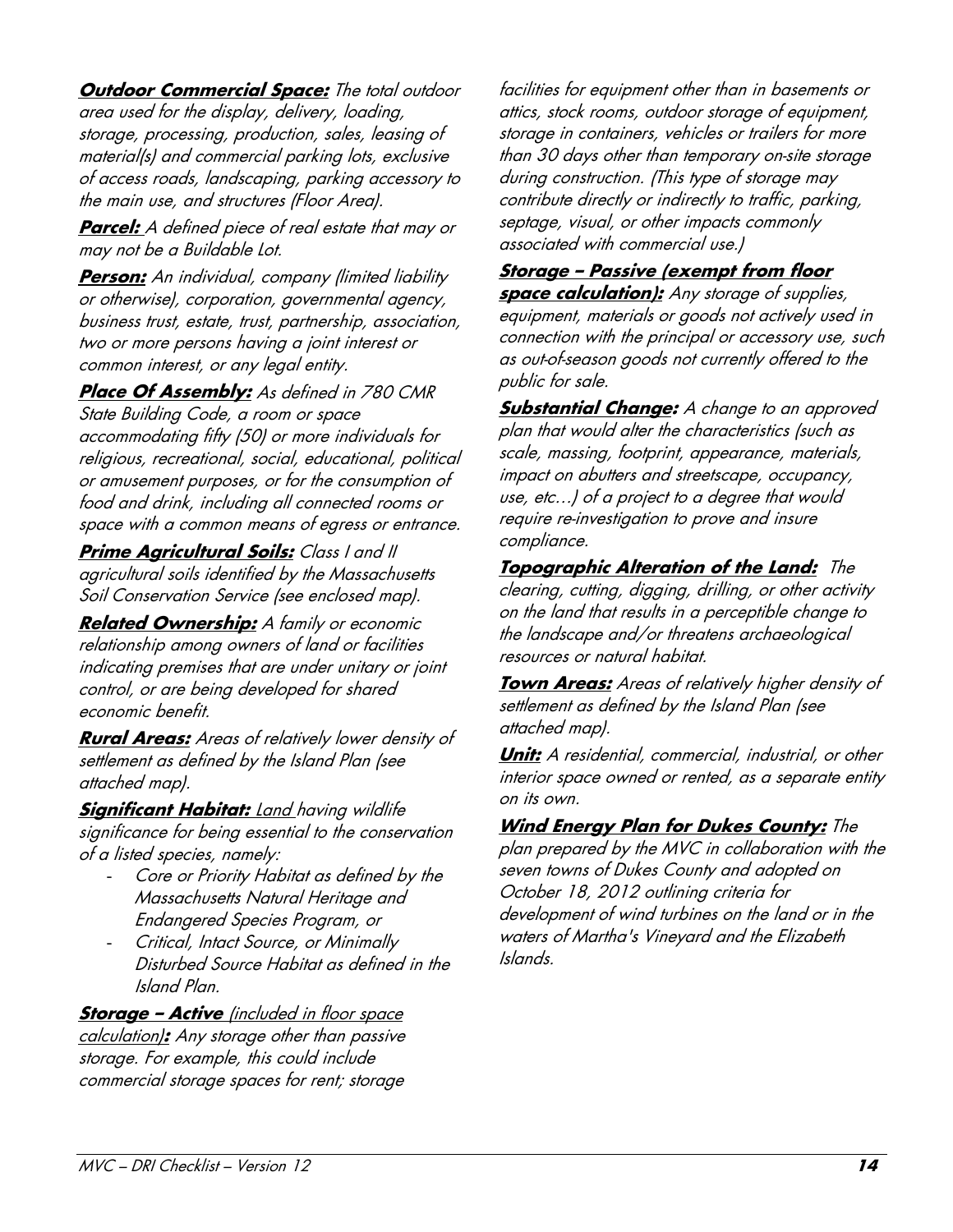# ATTACHMENT B POSSIBLE FACTORS WARRANTING DISCRETIONARY DRI REFERRAL

Even if a proposal doesn't trigger any of the thresholds in this DRI Checklist, the proposal may be referred to the MVC as a Discretionary Referral if it is believed that the proposal is likely to have a regional impact with respect to issues such as: water resources, transportation, open space, habitat, visual, cultural, community, construction process, or any other factors that might have a regional impact. It may be referred by any municipal permit-granting agency in the town where the development is located, by the board of selectmen of another town, or by the Dukes County (Section 1.1 of the DRI Checklist).

The following questions may be used by local boards and agents in helping to determine whether a development proposal might warrant referral as a Discretionary DRI Referral. They should not be construed as a "required" checklist, nor as an exhaustive list of factors that might warrant a referral of a development proposal. This refers to all types of development including division of land, construction, changes of use, or increases in intensity of use.

#### Water Resources

- a) Will there be a serious increase in nitrogen loading (or other contaminants) from the proposed project, especially within a nitrogen-sensitive watershed? Will the nitrogen loading exceed the acceptable loading limit for the watershed as determined by the MVC?
- b) Will the project cause or increase any stormwater discharges into wetlands or water bodies?
- c) Will the project interfere with any existing public access to the shoreline?
- d) Will the project displace any water-dependent use?
- e) Will the project enlarge or intensify a use in a FEMA flood zone or have any adverse impact on a barrier beach or coastal dune?
- f) Will the project create any disturbance or alteration of a wetland or vernal pool or their buffer zones?
- g) If the project is located in an area that is sewered after January 1, 2012, will the project have a significantly higher density than would have been allowed under Title 5?

#### **Transportation**

- h) Will the project generate more traffic or require more parking facilities than the previous use? Is the proposal a High Traffic-Generating Use, namely a daycare, discount store, movie theater, post office, sitdown restaurant, supermarket, or any other use that generates between 75 and 149 trips per day per 1000 square feet (based on the rates issued by the Martha's Vineyard Commission or, if unavailable, by the Institute of Transportation Engineers).
- i) Is the project located on or close to roads or intersections which have been identified in the Martha's Vineyard Regional Transportation Plan as having significant traffic problems? These include, but are not limited to:
	- Edgartown: Upper Main Street, Main Street and intersecting streets, the Triangle;
	- Oak Bluffs: Beach Road, Circuit Avenue, SSA ferry area;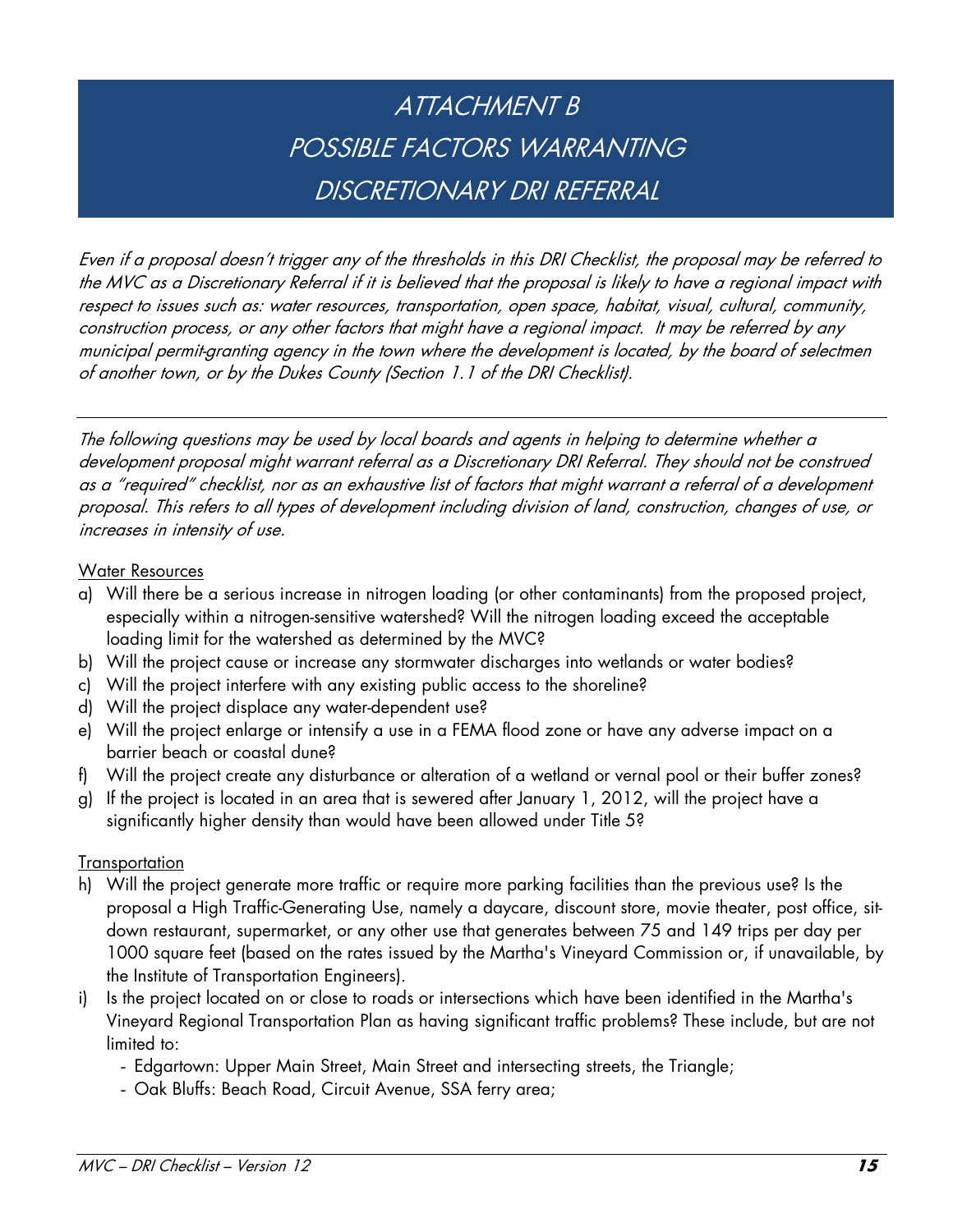- Tisbury: Upper State Road, Beach Road, Beach Street, Main Street and intersecting streets, Water Street and SSA ferry area, Five Corners.

- k) Is it anticipated that the total expected number of additional trips from the proposal (based on the rates issued by the MVC or, if unavailable, by the ITE) on a road or intersection increase by more than 10% or 200 trips per day, whichever is less, especially if the road or intersection has been identified as having significant traffic problems?
- l) Will the project create any traffic safety problems?

#### The MVC Traffic Planner should be consulted to help perform these calculations.

#### Open Space and Habitat

- m) Will the project disturb the habitat of any rare or endangered plant or wildlife?
- n) Will the project reduce the amount of open space on the site to below 65 percent in Primary or Core Habitat areas, or 40 percent in other areas?
- o) Will the project disturb or disrupt open space on or abutting the site?

#### **Sustainability**

- p) Will the project discharge noise, odors or other noxious emissions?
- q) Will the project use a significant amount of non-renewable energy?
- r) Will there be a serious increase in the use, storage, treatment, disposal or generation of hazardous materials or wastes?

#### Visual, Cultural, and Community

- s) Does the project have a density total floor space divided by lot size (FAR) significantly (e.g. 50%) greater than the average for its surrounding neighborhood such that it would impact the neighborhood character?
- t) Will the project appear from a public way to be significantly larger than other buildings or structures in the area or will it have clearly visible and significantly different building form (massing, roof shape), materials, or other features from those in the surrounding area (taking into consideration the building location and design as well as the site topography and landscape design)?
- u) Will the project obstruct significant viewsheds or otherwise have a significant visual impact from a public way (such as a major Island road or downtown street, a public body of water, or another public open space)?
- v) Will the project obstruct historic or ancient ways?
- w) Will the project have a negative impact on cultural or historical resources or on neighborhood character including areas identified as Historic or Traditional Neighborhoods in the Island Plan?

Construction Process

x) Is the project likely to generate significant construction-related impacts, such as the addition or removal of significant quantities of soil and/or being located where there is limited access such as a narrow public or private road?

#### **Other**

- y) Is the project not subject to a town special permit or other review process including a public hearing that would provide for adequate review of significant impacts?
- z) Are there any other factors peculiar to this project that might have a regional impact?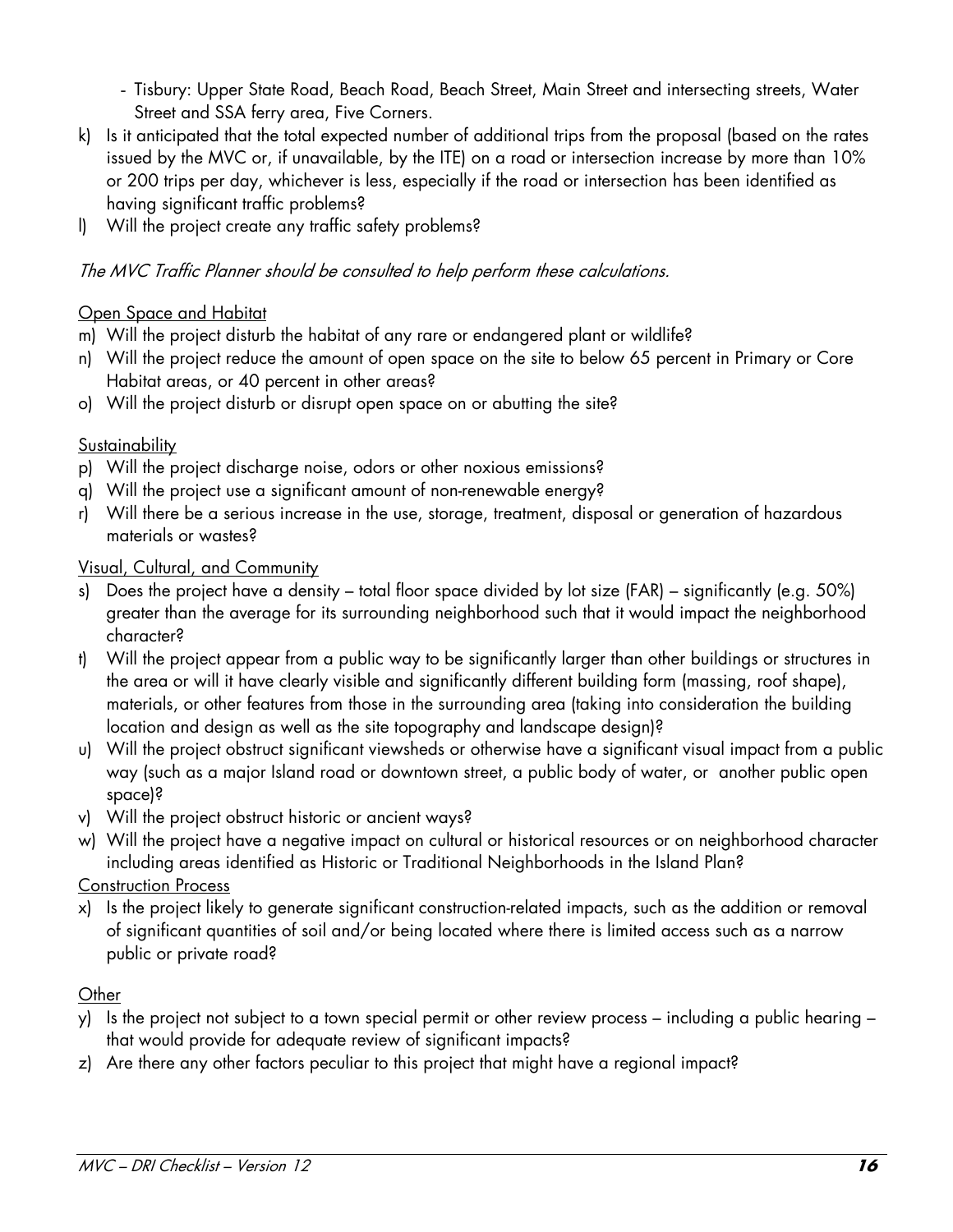The staff of the Martha's Vineyard Commission is available to help clarify the above factors with respect to specific projects and sites.

For assistance with any aspect of the DRI Process, please contact the MVC's DRI Coordinator at 508-693-3453 extension 18.